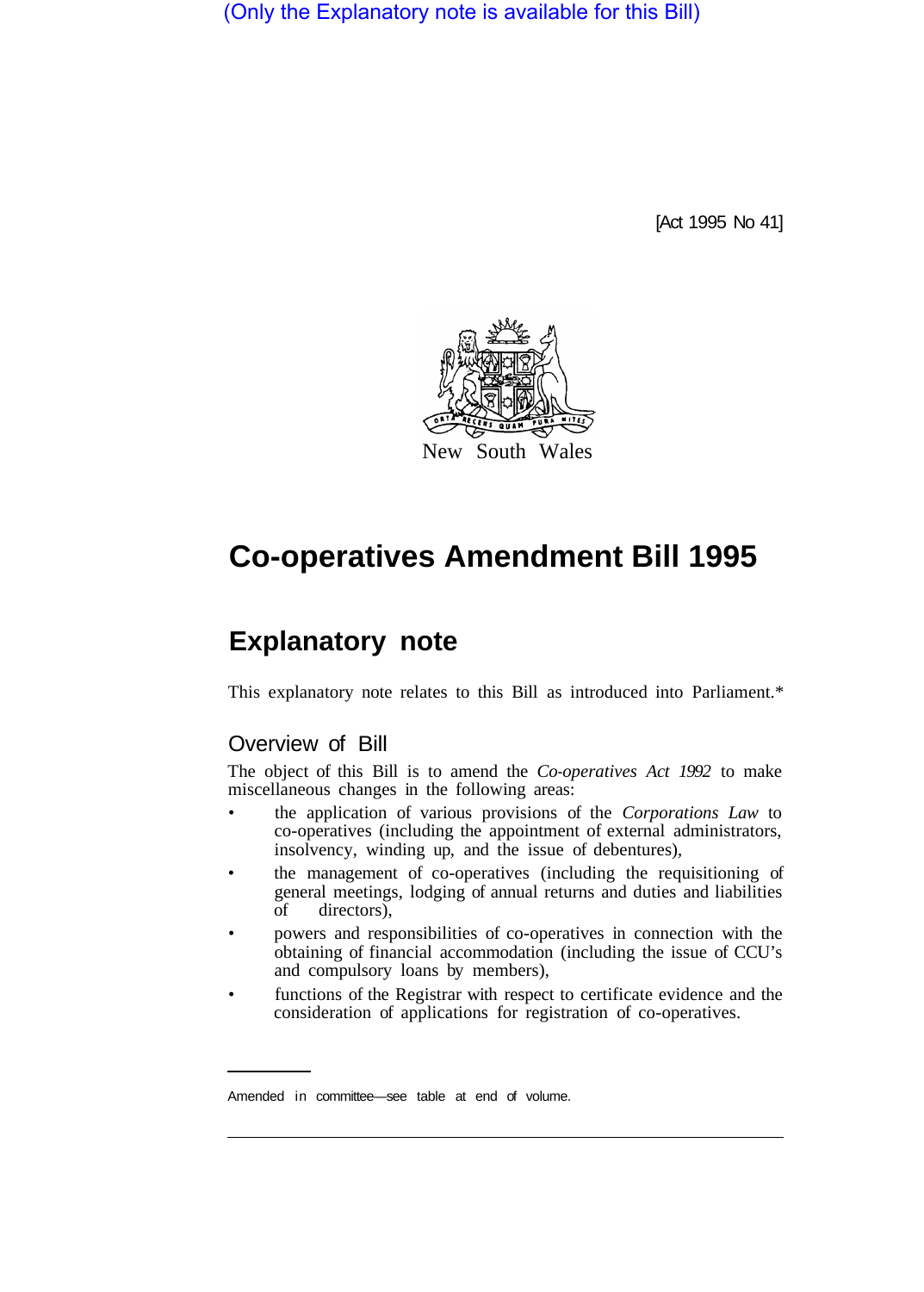Explanatory note

The amendments proposed to be made by the Bill are as follows:

- (a) New provisions of the *Corporations Law* dealing with the appointment of external administrators are applied to co-operatives, with certain modifications. Consequential changes are made to provisions dealing with official management (which is now obsolete). Modifications allow the Registrar to appoint an administrator for the purposes of the applied provisions of the *Corporations Law* and provide that the administrator need not be a registered liquidator. The Bill also applies new provisions of the *Corporations Law* allowing for the reciprocal application of orders in other jurisdictions concerning the administration or winding up of co-operatives. **(Schedule 1 (l), (2), (11), (12), (17), (33)–(36), (43)–(60))**
- (b) An existing provision of the Act which disapplies the *Corporations Law* to co-operatives is amended to make it clear that the provision does not prevent Parts 7.1 1 and 7.12 of the *Corporations Law*  (containing requirements relating to issues of securities such as prescribed interests) applying to co-operatives, other than in relation to shares in, debentures of, deposits with, or CCU's issued by a co-operative. This will confirm the existing view that the *Carparations Law* applies to the issue of prescribed interests by co-operatives. **(Schedule 1 (8)–(10))**
- (c) Requirements relating to the requisitioning of general meetings of a co-operative are altered so that a general meeting will be able to be convened on the requisition of 50 members or any members who are together able to cast 20% (rather than 5%, as is presently required) of the total votes able to be cast at a meeting of the co-operative. **(Schedule 1 (13))**
- (d) The existing requirement that a director's resignation does not take effect until 1 month after notice of resignation is given is altered so that a resignation can take effect immediately. **(Schedule 1 (16))**
- (e) New provisions of the *Corporations Law* relating to insolvency are applied to co-operatives. At present, the Act applies to co-operatives provisions of the *Corporations Law* providing for the duties of officers of a company when the company is trading while insolvent. These provisions (in particular section 592 of the *Corporations Law)*  have been amended and substantially replaced by Part 5.7B of the *Corporations Law.* The proposed amendments apply these new provisions of the *Corporations Law.* Consequential savings and transitional provisions are enacted to save the operation of the now defunct provisions of the *Corporations Law* that are applied by the current provisions of the Act until the application of the new provisions commences. **(Schedule 1 (3), (19), (34) (proposed section 343B), (66) (proposed clause 16 of Schedule 6))**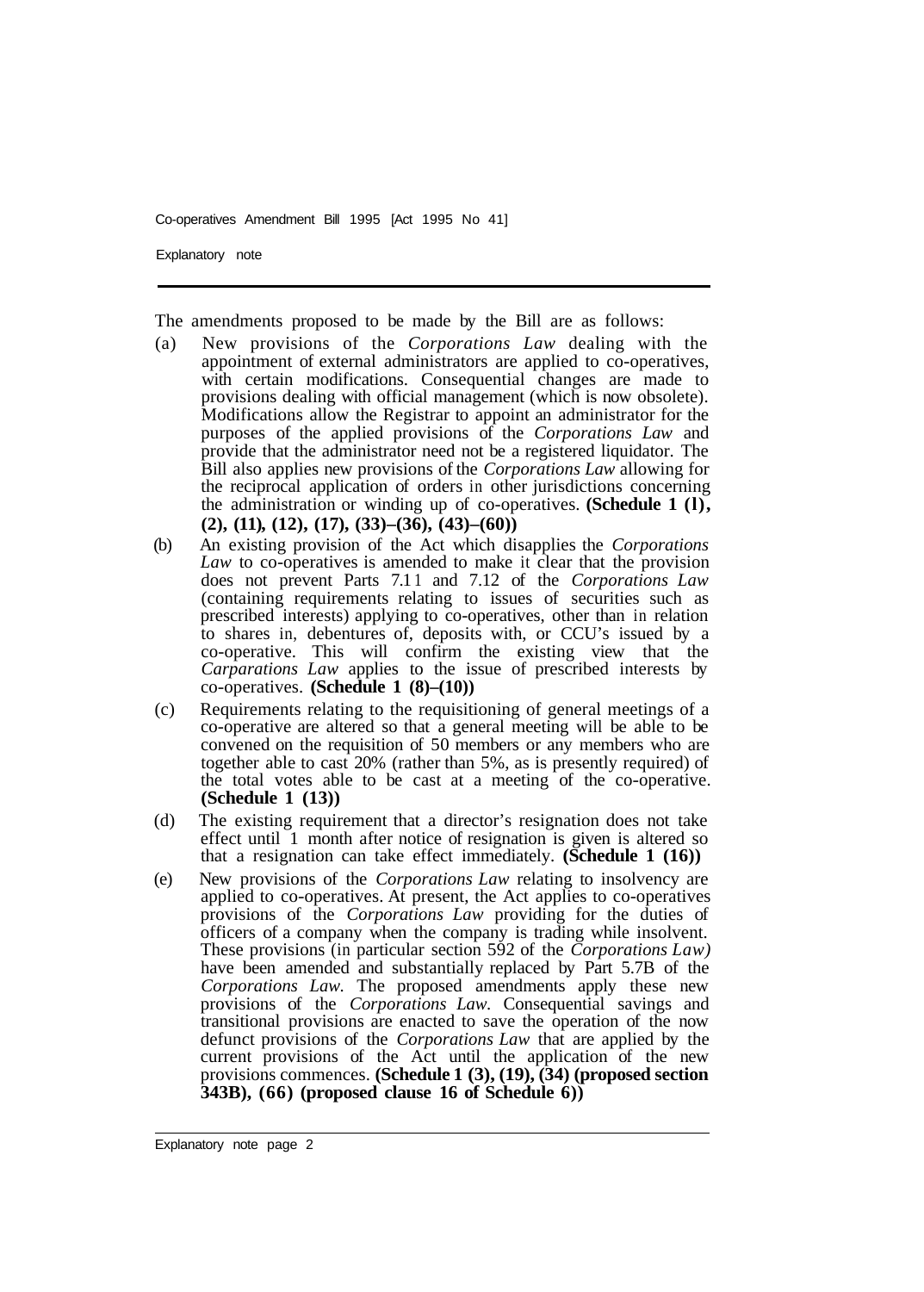Explanatory note

- (f) The provision of the Act dealing with the grounds for refusal of an application for registration of a co-operative is amended to make it clear that the Registrar can refer an application to the Co-operatives Council as an alternative to refusing the application, for the Council's recommendation on whether the application should be granted or refused. **(Schedule 1 (6))**
- (g) The existing provision in the Act dealing with the standard of care and diligence required of officers of co-operatives is amended to adopt an objective standard (in line with the parallel provision of the *Corporations Law),* namely the degree of care and diligence that a reasonable person in a like position in a co-operative would exercise. **(Schedule 1 (18))**
- (h) The Bill will require a co-operative to lodge annual returns within 4 months after the end of the financial year of the co-operative, instead of at least 14 days before the annual general meeting of the co-operative as at present. **(Schedule 1 (20))**
- (i) The Bill will remove an existing provision that prevents a co-operative from obtaining financial accommodation, or giving security in connection with obtaining financial accommodation, unless authorised by its rules to do so. The existing power for the regulations to impose restrictions or requirements on co-operatives in relation to the obtaining of financial accommodation is retained. An existing provision dealing with the legal capacity of co-operatives is amended to make it clear that the provision is subject to the regulations (and not just the Act). A consequential change is made to the provision dealing with the contents of the rules of a co-operative to remove a provision that is inconsistent with the existing abolition by the Act of the doctrine of ultra vires in relation to co-operatives. Consequential changes are also made. **(Schedule 1 (7), (21), (22), (25), (42))**
- (j) An existing provision of the Act which adopts Part 7.12 of the Corporations Law is amended to make it clear: that those provisions are adopted only for the purposes of applying to the issue of debentures of a co-operative. This does not prevent the *Corporations Law* from applying of its own force to prescribed interests issued by a co-operative, as referred to above. It will also be made clear that the adopted provisions do not apply to compulsory loans by members under section 268 of the Act. The existing provision is further amended to apply Part 7.11 of the *Corporations Law* (dealing with unlawful conduct in relation to the issue of securities) to the issue of debentures of a co-operative. **(Schedule 1 (23), (24))**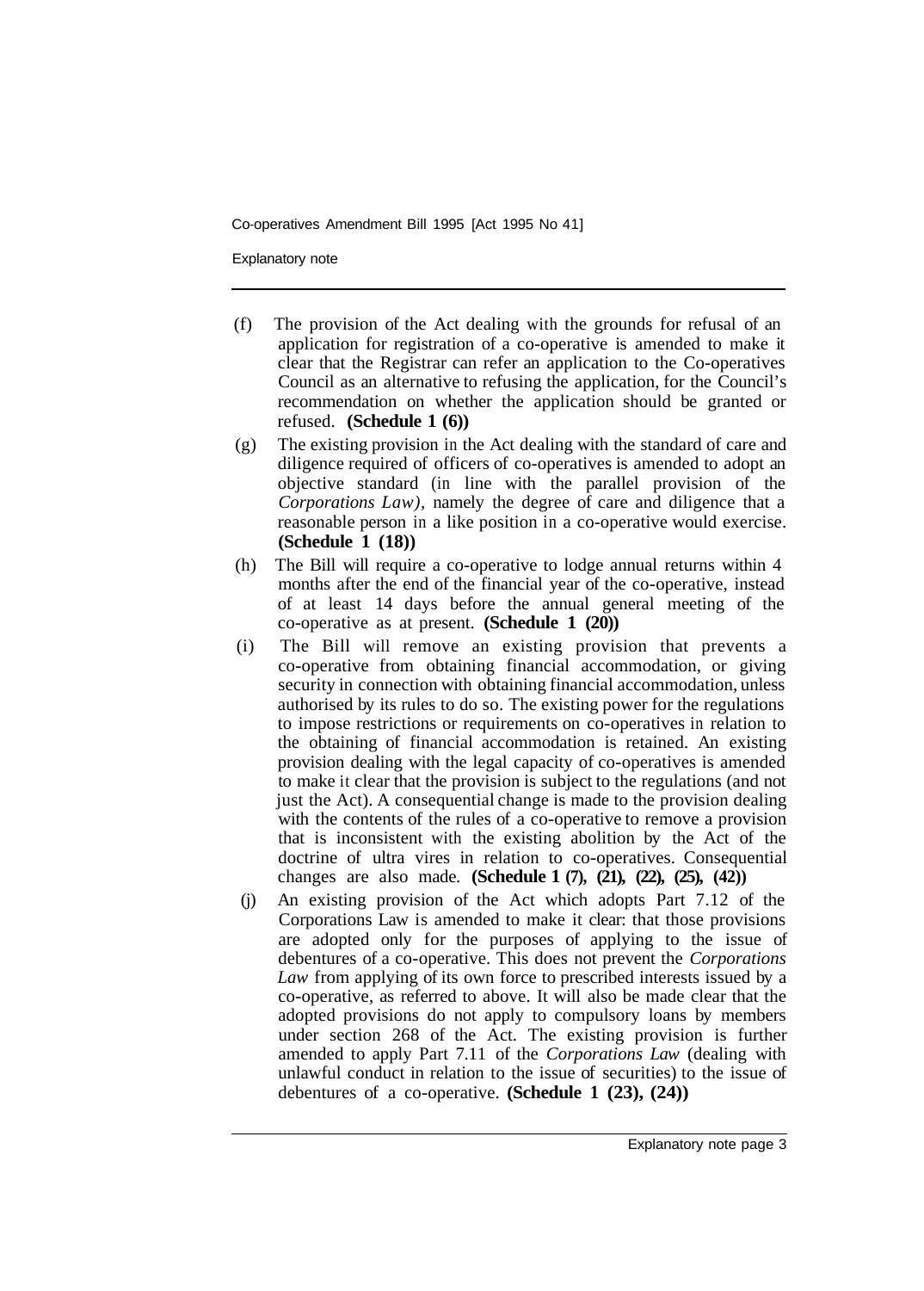Explanatory note

- (k) An existing provision that allows a co-operative to raise money by requiring members to lend money to the co-operative is amended to require a co-operative proposing to raise funds in this way to issue a disclosure statement, approved by the Registrar, setting out how the funds raised are to be used, the total amount of the loan to be raised and the basis on which the contribution of each member is to be calculated. This is similar to the disclosure statement required in relation to a proposal by a co-operative to raise funds by requiring members to take up or subscribe for additional shares. **(Schedule 1 (26))**
- (l) The Bill will make it clear that the holders of CCU's issued by a co-operative rank in accordance with the terms of issue of the CCU's for priority of payment of capital and interest in a winding up and that the terms of issue can provide for a ranking anywhere from behind contributories (shareholders) up to and including equality with other creditors. **(Schedule 1 (27)–(29))**
- (m) The existing provision of the Act which applies the winding up provisions of the *Corporations Law* is amended to make it clear that the applied provisions are to be read subject to specific provisions of the Act which deal with the liability of members of the co-operative. **(Schedule 1 (30), (32))**
- (n) The Registrar is given power to intervene as a party in any proceedings relating to a matter arising under the Act or the regulations. The ASC has a parallel power under the *Corporations Law.* **(Schedule 1 (37))**
- (o) The existing provision in the Act that confers power on the Court to grant injunctions is amended to enable a person to seek an injunction under the section in respect of actual or threatened conduct if the person's interests have been, are or would be affected by the conduct. Currently only the Registrar can seek an injunction under the provision. The amendment will bring the provision into line with the parallel provision of the *Corporations Law.* **(Schedule l (41))**
- (p) An existing evidentiary provision of the Act will be expanded to allow the Registrar to give certificate evidence as to whether or not a requirement of the Act has been complied with within a specified period or by a particular date (whether or not that requirement relates to a function of the Registrar). **(Schedule 1 (38))**

Explanatory note page 4